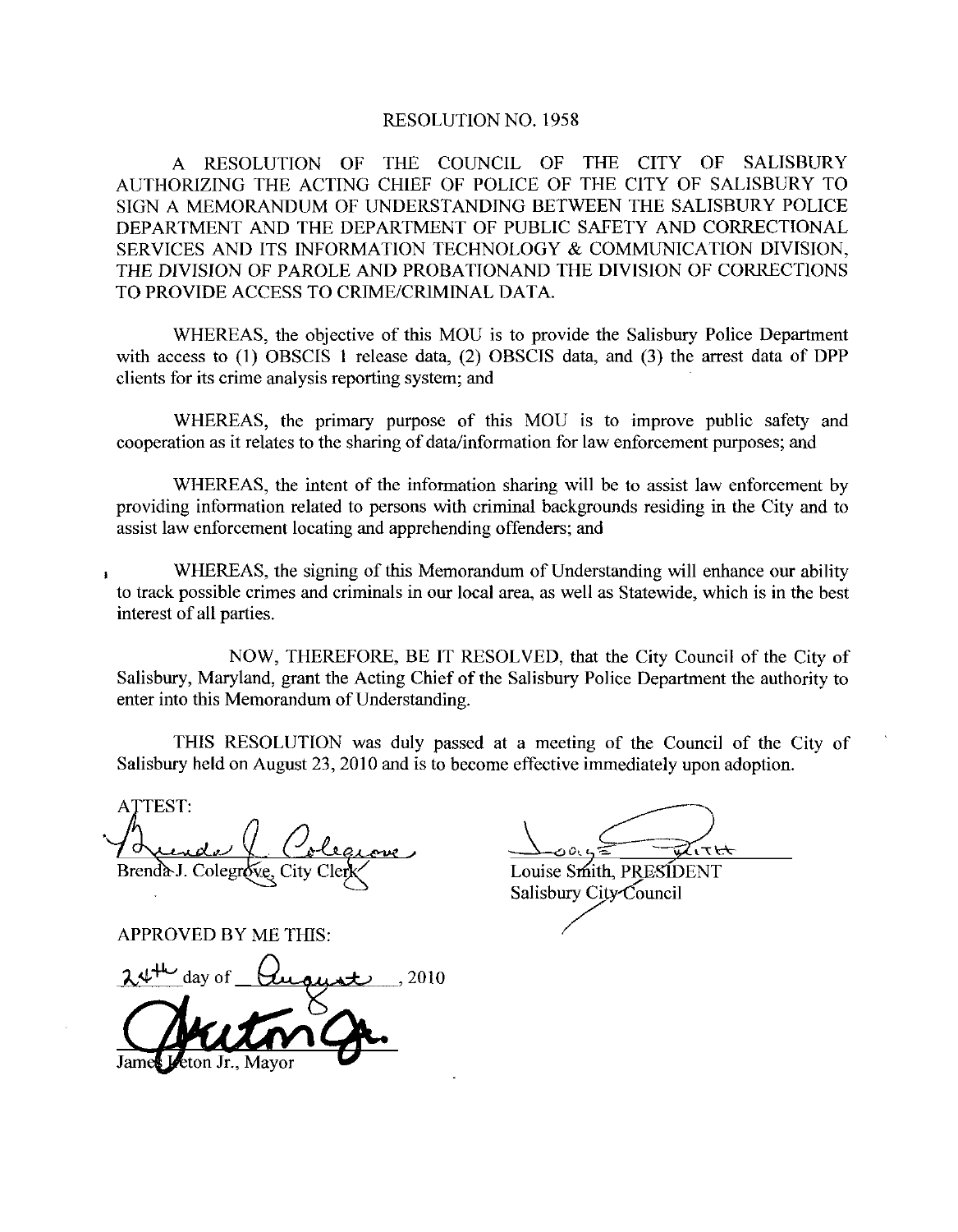#### ITCD, DPP, DOC and Salisbury Police Department Data Sharing Agreement

# MEMORANDUM OF UNDERSTANDING BETWEEN THE MARYLAND DEPARTMENT OF PUBLIC SAFETY AND CORRECTIONAL SERVICES INFORMATION TECHNOLOGY AND COMMUNICATIONS DIVISION DIVISION OF PAROLE AND PROBATION DIVISION OF CORRECTION AND THE SALISBURY POLICE DEPARTMENT ON DATA SHARING

#### I. INTRODUCTION

This Memorandum of Understanding (MOU) is entered into by and between the Maryland Department of Public Safety and Correctional Services (DPSCS) and its Information Technology and Communications Division (ITCD), Division of Parole and Probation (DPP), Division of Correction (DOC) and the Salisbury Police Department (AGENCY) (hereinafter collectively referred to as "the Parties").

### 11 OBJECTIVE

To provide the Salisbury Police Department with access to  $(1)$  OBSCIS I release data,  $(2)$ OBSCIS II data, and (3) the arrest data of DPP clients for its crime analysis reporting system.

### III PURPOSE

#### a. Purpose

The purpose of this MOU is to improve public safety and cooperation as it relates to the The purpose of this MOU is to improve public safety and of sharing of data/information for law enforcement purposes.

### b. Controlling Regulations and Laws

Each Party understands that the provisions of this Memorandum are subject to the laws and regulations of the United States and the State of Maryland

#### c. No Rights Created

This agreement does not, and shall not be construed to create any rights, substantive or procedural, enforceable at law by any person in any matter, civil or criminal.

#### d. No Third-Party Beneficiary

This Memorandum shall not and is not intended to benefit or to grant any right or remedy to any person or entity that is not a party to this Memorandum.

 $-1-$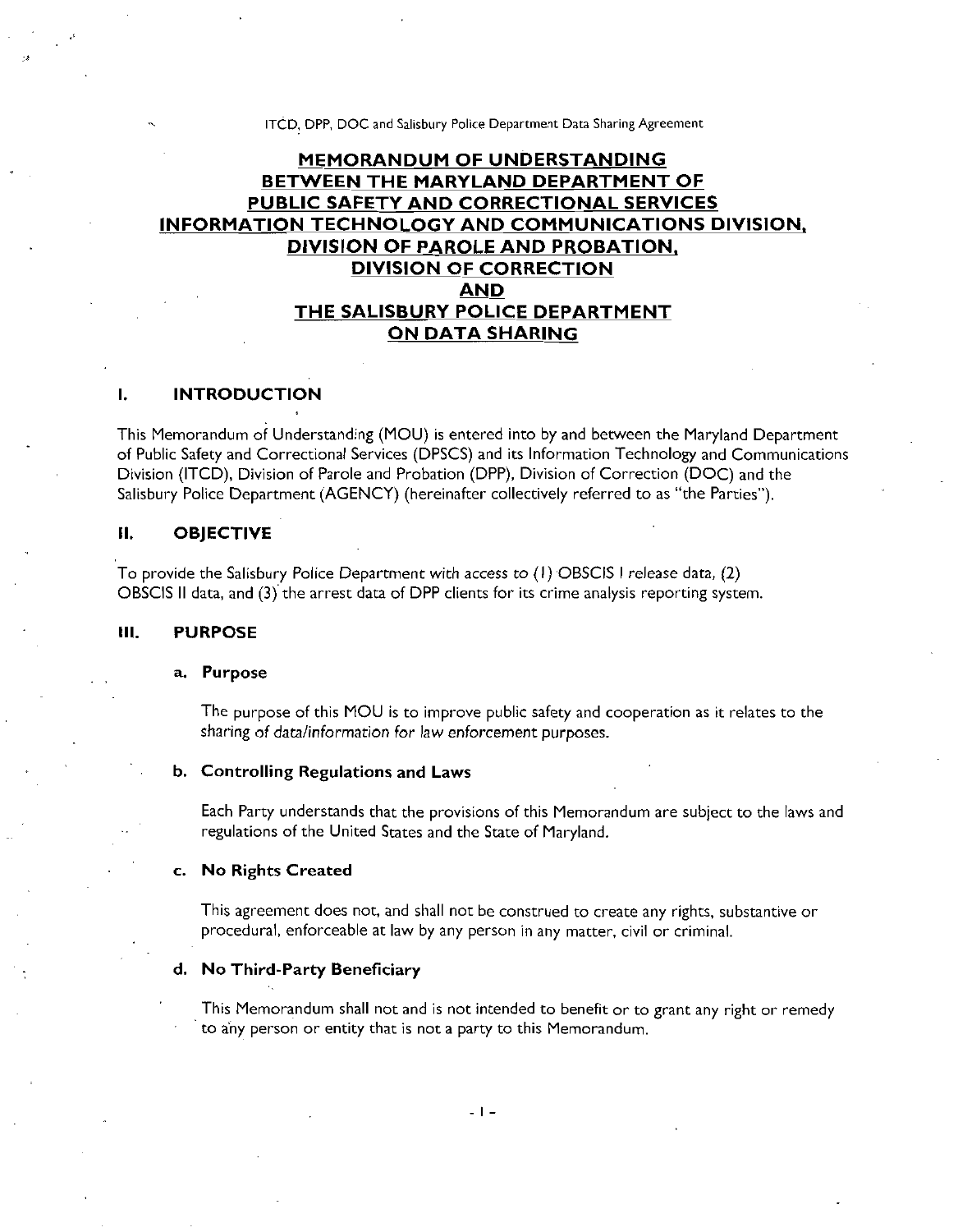ITCD, DPP, DOC and Salisbury Police Department Data Sharing Agreement

### e. Liability

Each Party is responsible for its own conduct under this MOU and retains all defenses including immunities, available under applicable federal and Maryland State laws. No participant agrees to insure, defend, or indemnify any other.

 $\overline{\mathfrak{l}}$ 

### IV. DEFINITIONS

OBSCIS I means the Division of Correction (DOC) Offender Based State Corrections Information System <sup>I</sup> managed by DPSCS

OBSCIS II means the Division of Parole and Probation DPP Offender Based State Corrections Information System II managed by DPSCS

### V. SALISBURY POLICE DEPARTMENT RESPONSIBILITIES

- a. The Agency will connect to ITCD via an account and password on the secure File Transmission Protocol (SFTP) server in order to access the extracts and retrieve the data fles
- b. In consideration for the release of criminal justice information by DPSCS to the Agency, the Agency agrees to the following terms and limitations on the use of the data as indicated by DPSCS:
	- It shall use such information only for the purpose for which it has requested such information as indicated in Section II; and
	- 2. It shall not further disseminate such information to any third parties except in accordance with applicable federal and Maryland law and assumes all responsibility for the proper use, storage, and protection of such information and unauthorized access, modification, and dissemination.

## VI. MARYLAND DEPARTMENT OF PUBLIC SAFETY AND CORRECTIONAL SERVICES RESPONSIBILITIES

- a. ITCD will provide the Agency with a unique access id that will allow them to access to the data via the SFTP server
- b. The following information will be made available to the Agency:
	- I. OBSCIS I release data:
	- 2. OBSCIS II data; and
	- 3. Arrest of DPP client's data.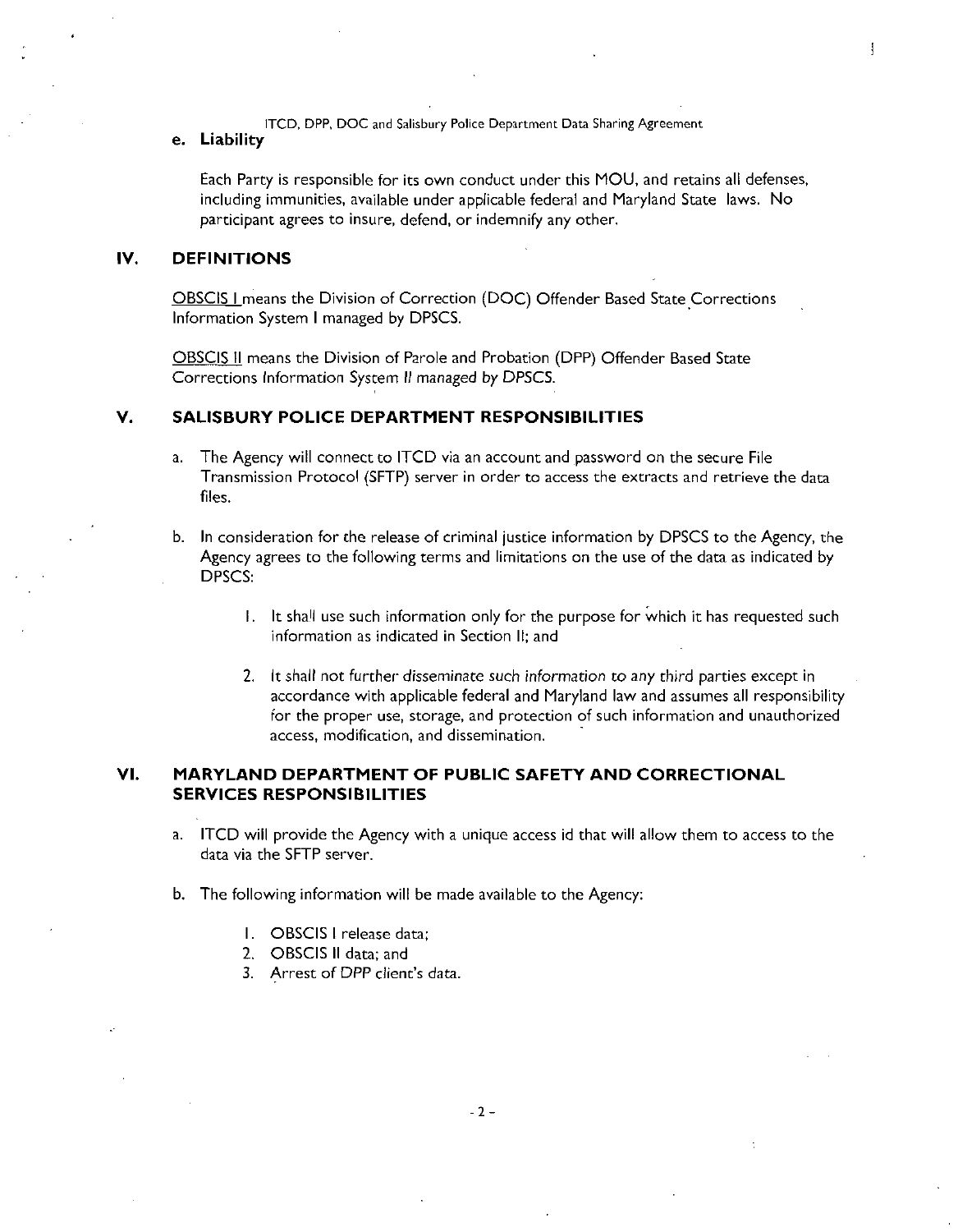### ITCD, DPP, DOC and Salisbury Police Department Data Sharing Agreement VII. EFFECTIVE DATE / DURATION / MODIFICATION / TERMINATION

- a. This MOU is effective upon signing by the last Party and shall remain in effect from the latest signature date unless modified or terminated.
- b. This MOU may be modified at any time by written consent of all Parties, and may be terminated by either Party upon <sup>60</sup> days advance written notice by the terminating Party to the remaining Party
- c. This MOU will be reviewed annually and may be revised and/or amended by mutual consent by the Parties
- d. The terms and conditions of this MOU constitute the full and complete agreement between the Parties. No other verbal or written agreement shall, in any way, vary or alter any provision of this MOU unless all Parties consent to vary or alter the provision in <sup>a</sup> signed writing

## **VIII. ADMINISTRATION**

- a. By signing this MOU on behalf of the Parties, the signer represents that they have the necessary authority to bind the participating agency for which they sign
- b. This MOU is not a substitute for any statutory, regulatory or policy obligation a Party may have. Any such obligations a Party may have are still binding on that Party.

This MOU has been approved for legal form and sufficiency.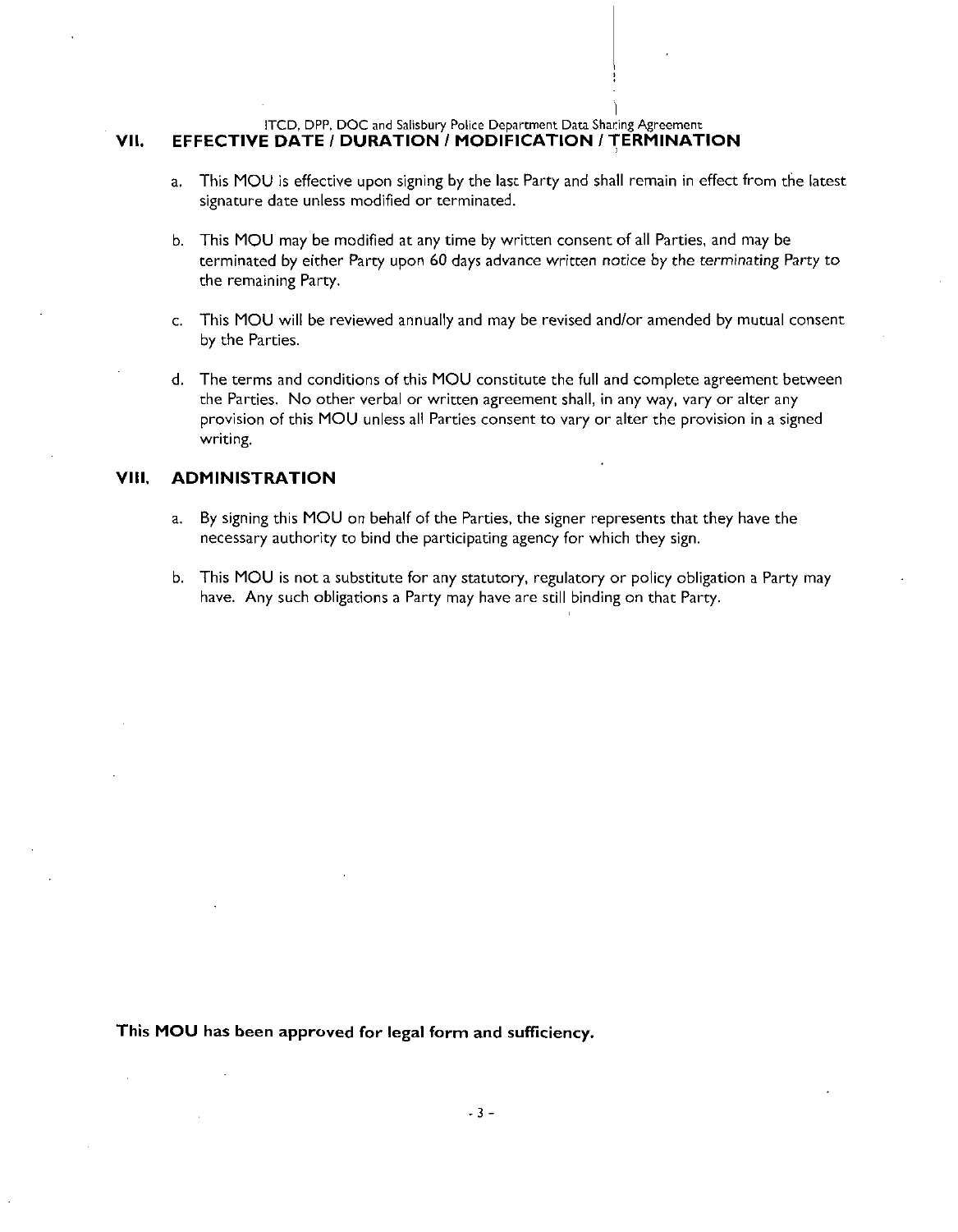ITCD, DPP, DOC and Salisbury Police Department Data Sharing Agreement

Stuart M. Nathan Date Principal Counsel Maryland Department of Public Safety And Correctional Services

Agreed

Ronald C. Brothers Date Chief Information Officer Information Technology And Communications Division

J. Michael Stouffer **Commissioner** Division of Correction

Patrick McGee Date **Director** Division of Parole and Probation

Chief Ivan E. Barkley Date Chief of Police Salisbury Police Department

Date

 $-4-$